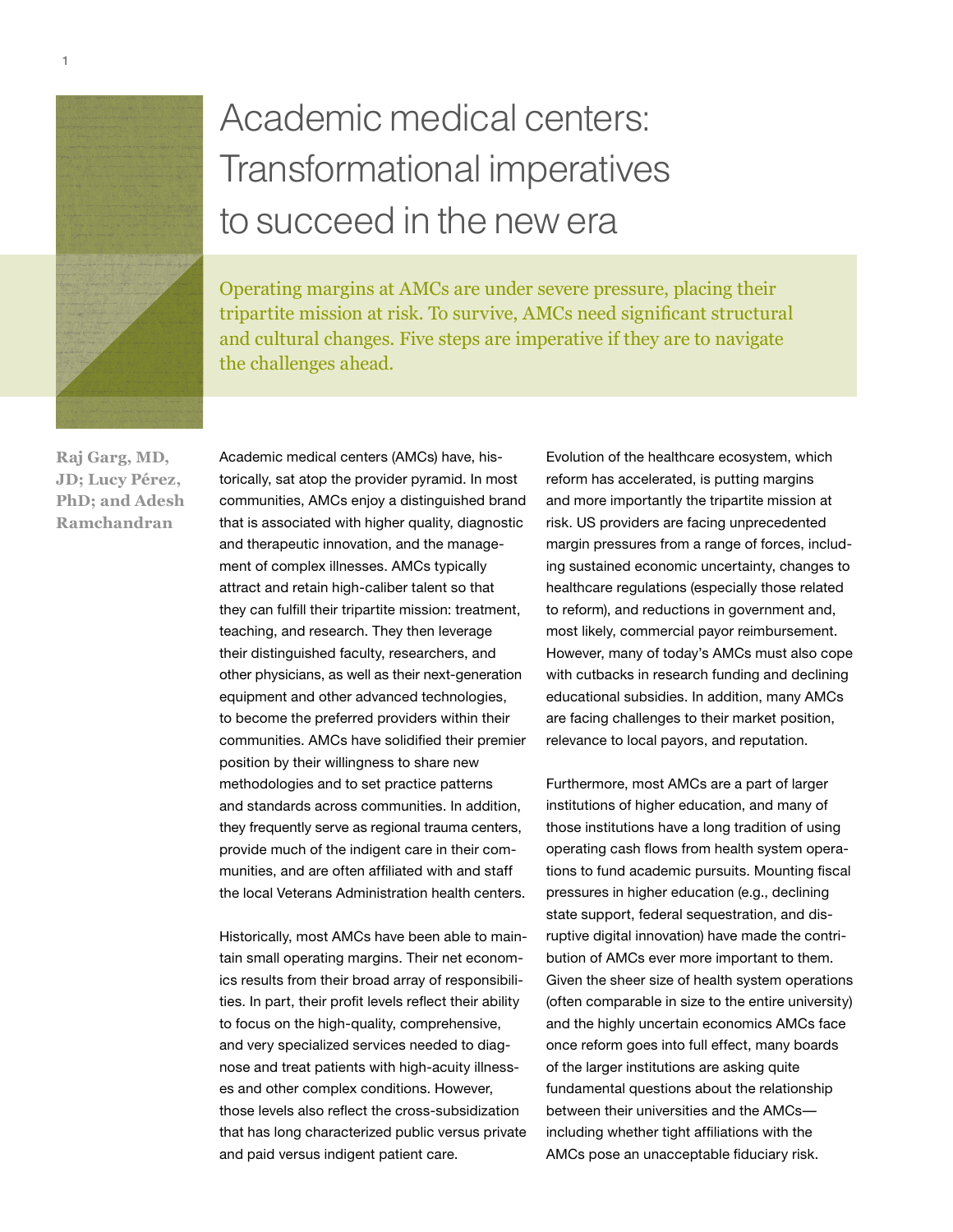A few AMCs have recognized the danger ahead and have launched cost-reduction programs to protect their mission and stabilize margins. Some have even taken more aggressive steps, such as consolidation, optimization of support functions across institutional settings (medical center, schools, and research facilities), and lean transformations of their clinical operations. However, experience has shown that these approaches, although necessary, are not sufficient on their own. The savings they produce address only a small portion of the looming margin gap, and in many cases the savings materialize slowly. For example, one AMC recently undertook a large program to reduce support costs, optimize procurement, and improve revenue cycle management (RCM). It discovered that the results of this program would cover considerably less than half of its projected 4-percent operating margin gap—and those results would require more than three years to reach full impact.

What AMCs need instead is a more radical approach. To bend the cost curve, AMCs must go beyond the traditional service line or department approach and look to make structural changes and address cultural issues that hinder innovation. In addition, they must consider the consolidation of multiple services (not just support functions) and strengthen the management of all resources across institutional settings to improve decision making and implementation speed. AMCs should also alter the cultural norms within their systems so that their physicians understand the increased emphasis on alternate care sites and are more willing to travel to deliver care (e.g., in a secondary location within a system).

In this article, we will outline the scope of the challenge AMCs face and then describe what we believe are the five imperatives for

all AMCs today—steps they must take if they are to thrive in the post-reform era.

# Scope of the challenge

Our analysis of their financial position shows that AMCs have generally been able to preserve a 3- to 5-percent operating margin and a 15- to 20-percent operating cash flow margin. They then use the profits from their clinical activities to help subsidize their research activities (which are also heavily dependent on philanthropy and grants) and their educational mission. However, AMC operating margins and cash flows are now under significant pressure, not only because of the forces currently buffeting providers as a whole but also because of factors unique to these institutions.

For example, AMCs are more reliant than other providers on government subsidies (including research grants), and those subsidies are declining. In particular, growth in funding from the National Institutes of Health (NIH) has been slow in recent years. Furthermore, ongoing economic malaise has caused philanthropic contributions to many AMCs to decrease. Commercial payors are developing strategies for reducing high-cost reimbursements; in some cases, they are considering forgoing the perceived benefits of AMC care. In several cases, payors have been directing all but the most complex cases to providers that can handle more volume at lower cost. Finally, competition among providers is heating up. Many commercial providers are aggressively expanding to become stronger regional or national players. As a result, AMCs in many markets are experiencing flat-to-declining inpatient volume growth.

However, the increase in provider competition is putting more than just AMC economics at risk. Some commercial providers are now offering a

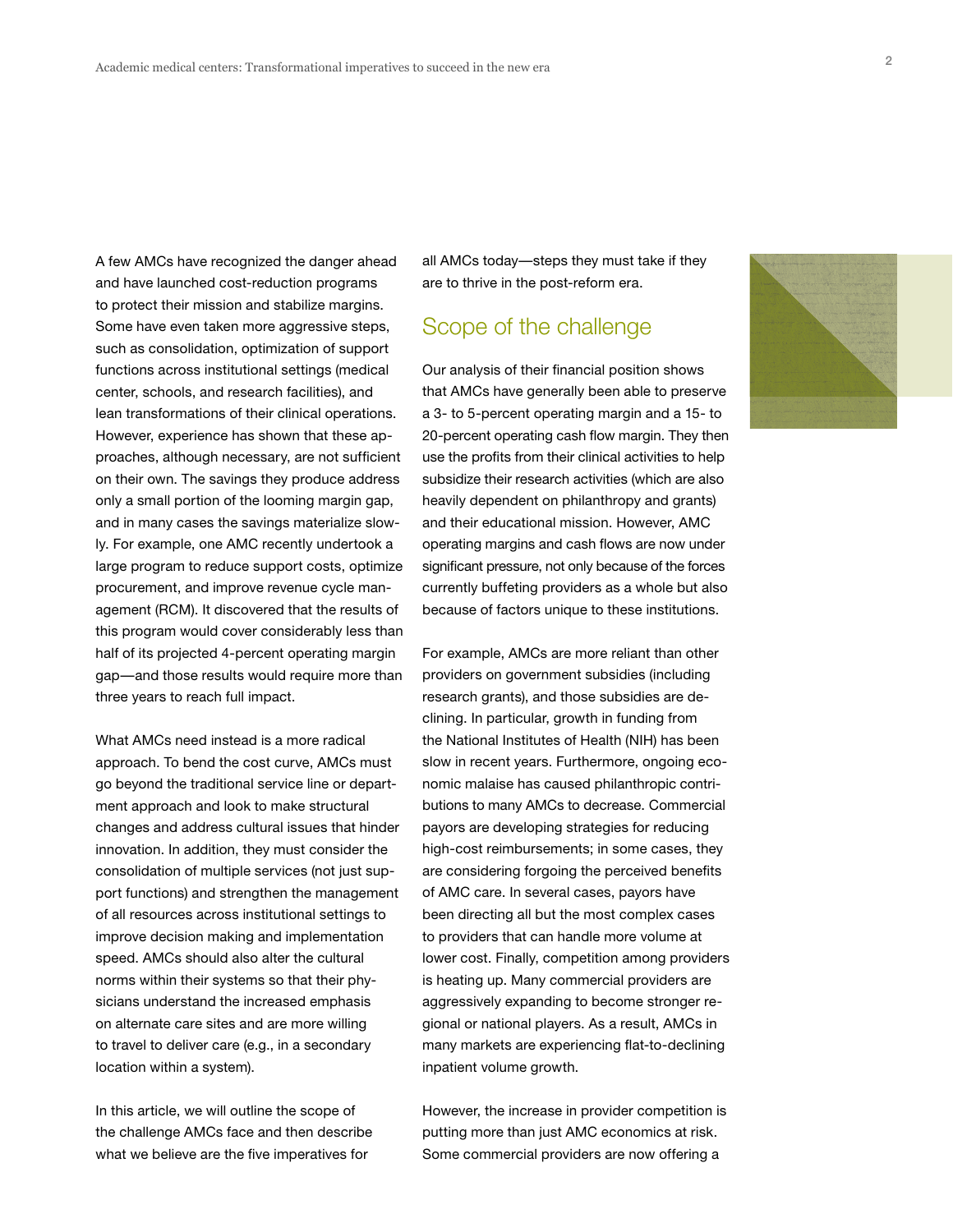

more focused portfolio of care services across the acuity spectrum, using highly efficient delivery models that achieve consistent quality. These models are encroaching on the traditional domain of AMCs—the delivery of specialized high-acuity services. Furthermore, this encroachment is likely to intensify in coming years, because the transition to greater transparency, defined quality metrics, and valuebased care may well drive commercial providers to get on an equal footing with AMCs. The combination of higher quality among commercial providers and growing competition for mid- and high-acuity patients could jeopardize the clinical mission of AMCs.<br>the clinical mission of AMCs. concerns about government

Although the forces just discussed will play out differently in different regions (depending on such factors as the dominance of a regional

payor, competitors within each region, and relative number of high-acuity cases), few AMCs are likely to escape what we believe will be a fundamental dislocation of their traditional model. Our calculations suggest that within the next few years, operating margins at most AMCs could be compressed by 4 or 5 percentage points (Exhibit 1). If their profits disappear, AMCs could find their entire tripartite mission in jeopardy.

The time to address this challenge effectively is rapidly running out. Key provisions of the Patient Protection and Affordable Care Act (ACA) go into effect within the next few months, and concerns about government deficits could lead to further cutbacks in reimbursement growth rates. Without a radical transformation, some AMCs may not survive, and in a few cases the demise of an AMC could put the university at risk.

# EXHIBIT 1 **AMC operating margins could decrease by 4 to 5 percentage points because of reform, competition, and shifting demographics**



Operating margin as percentage of AMC revenue

AMC, academic medical center; DSH, disproportionate share hospital. Source: McKinsey Health Reform Team analysis, MPACT tool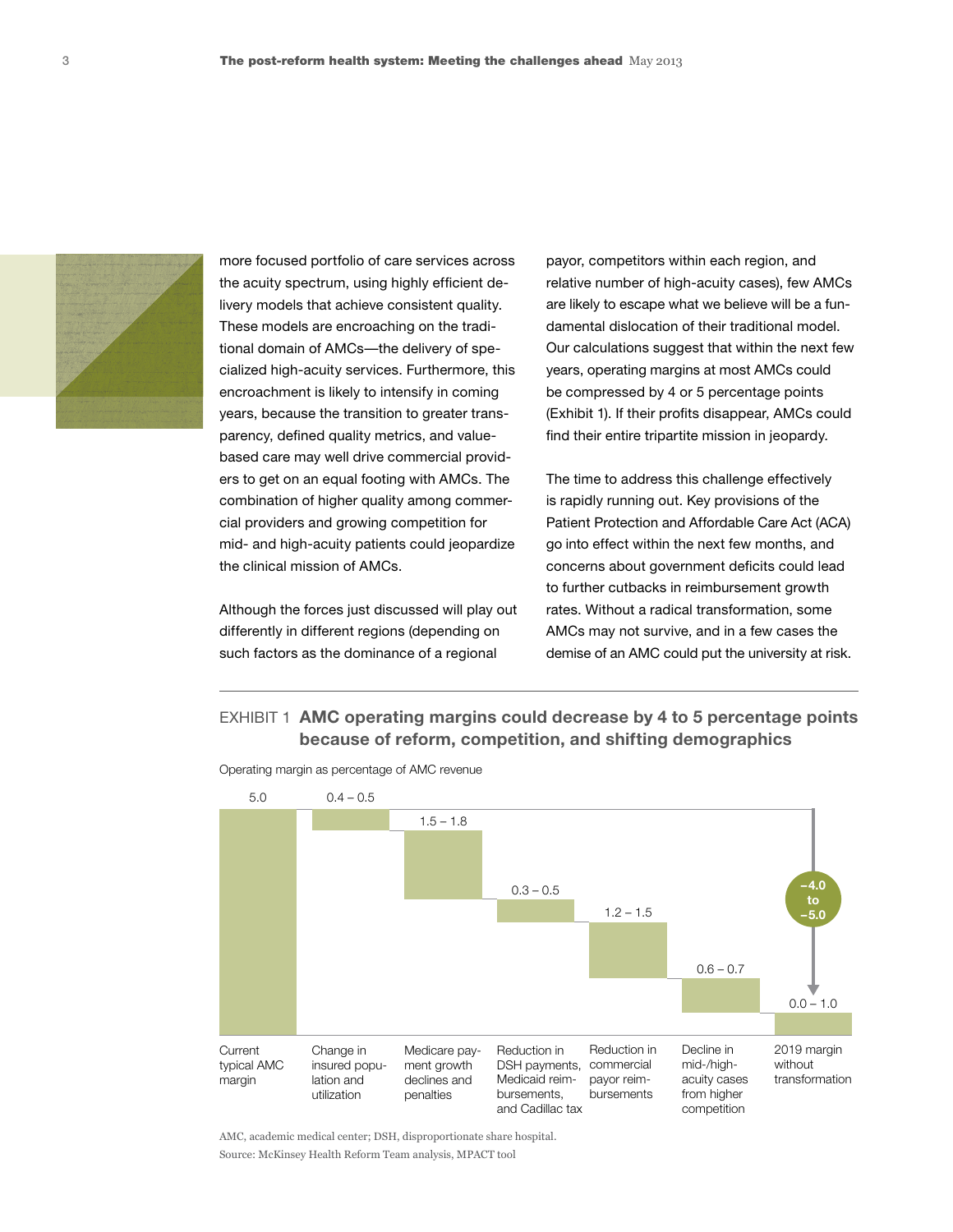# Transformational imperatives

To sustain a growth platform, AMCs need to transform themselves. We have identified five imperatives that can enable them to achieve this aim. By developing a program covering all five of these imperatives (Exhibit 2), an AMC should be able to close the looming 4- to 5percentage point operating margin gap and preserve its ability to fulfill its tripartite mission.

#### 1. Strengthen the value proposition

The first step all AMCs must take is to refine their value proposition; they can then develop a strategy to support it. Only by first refining their value proposition can AMCs determine what other steps AMCs are currently exploring proposition can AMCs determine what other steps will best help them address the looming margin and security distributions are the security management. Each AMC must have a value proposition that makes it distinctive in its region and that can be

sustained long into the future. Having a clear value proposition that is understood by patients, payors, referring physicians, students, and researchers will allow an AMC to focus on the actions required to manage through the next few years, as reform takes hold. While an AMC's value proposition must leverage the institution's strengths (such as its differentiated clinical programs, research expertise, and educational programs), it should also reflect the local market structure. A stronger, sharper value proposition will help the AMC signal its relevance to both payors and other providers in the local market and beyond.



AMCs are currently exploring different value propositions. Some, for example, are positioning themselves as integrated community health systems that operate primarily in their local market. Their distinctiveness lies in their ability to pro-

# EXHIBIT 2 **AMCs must pursue five imperatives to counter upcoming margin decline and build for the future**

| <b>Strengthen the value proposition</b> to define a clear vision and strategy to guide the sequence<br>and depth of the other four imperatives                                                                                                                                                                                                                                                                              |
|-----------------------------------------------------------------------------------------------------------------------------------------------------------------------------------------------------------------------------------------------------------------------------------------------------------------------------------------------------------------------------------------------------------------------------|
| <b>Upgrade the operating model and capabilities</b> to generate revenue and enable the value proposition<br>Protect/increase existing revenue<br><b>Key enablers</b><br>• Service line focus and research priorities<br>• Capability to operate across care settings<br>• Active referral flow management<br>• Technology management<br>• Physician engagement<br>• Transparency on quality and performance<br>• Governance |
| <b>Pursue cost reductions aggressively</b> to drive 10%+ savings across the cost base<br>• Improved clinical operations cost effectiveness<br>• EHR value capture<br>• Support service optimization<br>• Research portfolio rationalization<br>• RCM overhaul                                                                                                                                                               |
| <b>Increase revenue flows</b> to enable 2–5% year-on-year growth, even in a post-reform environment,<br>through volume growth (across care settings), pricing and reimbursement strategy, and participation<br>in select risk-sharing arrangements, and (where possible) by leveraging retail options in hospitals                                                                                                          |
| Develop a comprehensive partnership and acquisition approach (beyond traditional acute-focused<br>M&A programs) as both an opportunity to improve margins and a defensive move                                                                                                                                                                                                                                              |

AMC, academic medical center; EHR, electronic health record; RCM, revenue cycle management.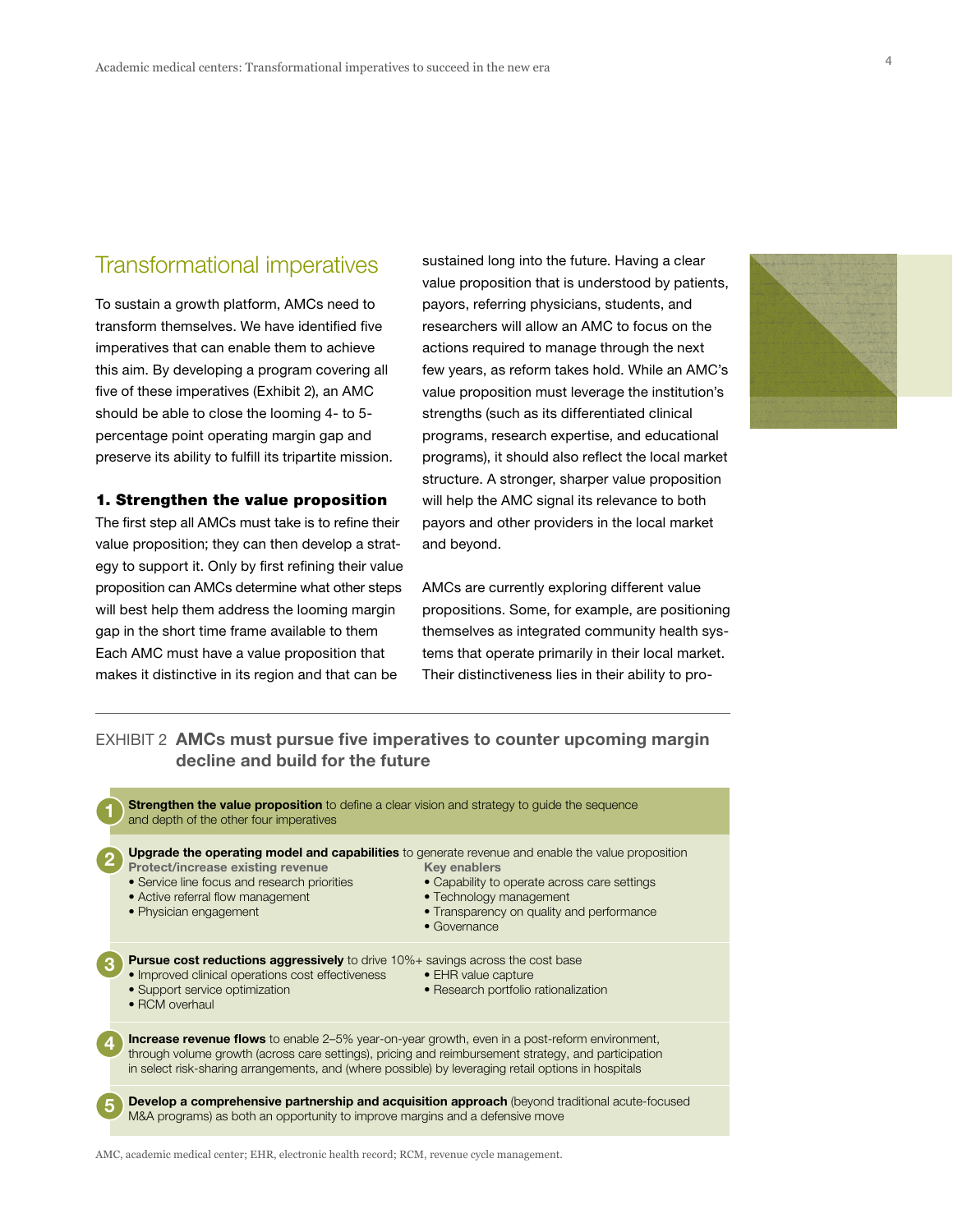

vide the full continuum of healthcare services (either directly themselves or through partnerships) with both flawless ease and uncomplicated information exchange. By successfully managing large groups of patients, these AMCs can negotiate and partner with payors to improve the health of a defined population. In contrast, other AMCs are defining their value proposition as their ability to provide highly specialized niche services, such as advanced, subspecialty care or rapid-cycle medical innovations. Their distinctiveness lies in their proficiency in offering patients access to renowned specialists and delivering cutting-edge health services early in a disease's course.

After defining their value proposition, AMCs need to build a detailed strategy to execute it. For example, an AMC that has defined itself as a provider of highly specialized niche services must ensure that it receives proper compensation for high-complexity cases; at the same time, it must mitigate the risk of being "tiered out" from most insurance plans. Furthermore, if its current catchment area contains only a limited number of patients in need of its specialized services, it should conduct targeted outreach beyond its local market to drive referrals for those services. In parallel with these efforts, the AMC should align its research activities with its clinical expertise to maximize the impact of its investment in specialized services.

The detailed strategy each AMC develops should include all four of the imperatives described below. However, the sequence in which these levers are pulled will depend on the chosen value proposition. All AMCs must carefully estimate the value they can capture with each imperative, as well as the associated execution risks, to determine where and how much to invest.

## 2. Upgrade operating model and capabilities

AMCs must tailor their operating model to ensure that it supports the chosen value proposition. As the healthcare, research, and educational environments become increasingly competitive, it will be critical for AMCs to become more effective budget administrators and to invest strategically to support long-term growth. To accomplish this, AMCs will have to make difficult choices in a number of critical areas. In addition, they will have to take steps to shore up the infrastructure needed for volume and revenue growth and the other supporting components within their operating model.

#### Service lines focus and research priorities

An AMC could decide to emphasize a few specific service lines (such as cardiology and oncology) or opt for a multispecialty approach focused on a particular patient segment (e.g., by providing care for the highest-acuity patients and serving as a quaternary referral center). The choice made will determine which services are offered in the future. All AMCs should therefore review the full scope of their current services both emergent and non-emergent care, and inand outpatient services—and then decide which ones they will continue to provide (and, in some cases, which ones they need to add or remove). As part of this process, AMCs should reevaluate their investments in diagnostics, including imaging, and determine whether ownership of laboratories and pharmacies still makes sense. Similarly, they should reevaluate their research priorities and establish clear parameters for all projects—not only which subjects they should emphasize in the future but also where on the research spectrum (from basic science to clinical studies) they should focus their investments. The prioritization process should include an assessment of a research area's synergies with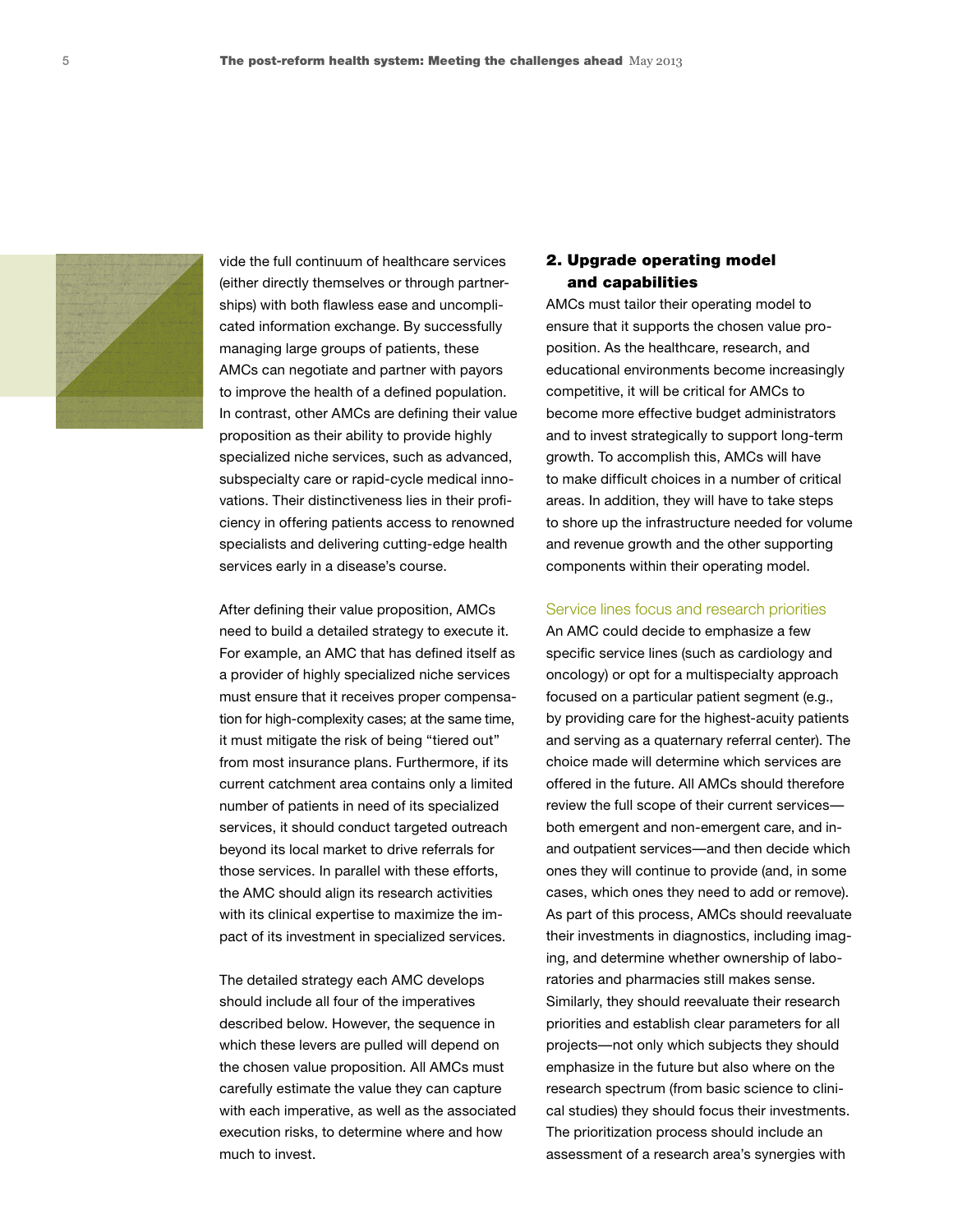clinical activities, potential to secure external funding, and ability to monetize intellectual property, as well as the likelihood that the AMC could become distinctive in the area (e.g., nationally ranked).

#### Active referral flow management

An AMC's value proposition and choice of service line focus should influence its referral strategy, including how it should build its affiliated physician network and footprint. Robust referral flows are necessary to ensure appropriate patient volumes, as well as the mix of patients needed for clinical and research programs. However, the approach used to ensure robust referral flows for an integrated community health system will be quite different from the broader, perhaps even national, approach required for a niche provider.

#### Physician engagement

Staff physicians drive clinical and financial performance at AMCs. Thus, it is crucial that they align around a funds-flow model that is optimized across their institution's tripartite mission. This typically requires that the physicians adopt (if they have not done so already) the mind-set of an owner rather than a business-unit customer.<sup>1</sup> The change in mind-set is necessary if an AMC hopes to lower its costs while delivering the same or better care quality, or if it plans to staff and deliver care from a broader range of facility types in a more diverse health system. The change in mind-set also highlights the need to train the next generation of physicians in the business of medicine, not just clinical care.

#### Capability to operate across care settings

In the future, most AMCs will need to be able to deliver care to lower-acuity patients in lowercost settings while continuing to treat higheracuity patients in higher-cost facilities. This

approach will enable the AMCs to reduce their overall costs while still providing high-quality care. An AMC could create a lower-cost setting for lower-acuity care through either partnership with or acquisition of a more cost-effective facility. (These options are explored further in the discussion below of the fifth imperative.)

#### Technology management

Most AMCs have already rolled out or are in the process of completing their rollout of electronic health records (EHRs). However, many of these institutions must still figure out how to get the most out of their technology investments. To accomplish this goal, AMCs must determine how they can build a successful informatics organization and decide who will manage it—the CIO, CMIO, CMO, or COO. Successful informatics groups can strengthen the quality and efficiency of clinical care delivery (e.g., by identifying high-risk patients and helping to reduce length of stay). They can also improve key operational processes (such as RCM) and support research platforms (such as bioinformatics). Furthermore, AMCs must determine how they can enable participation in health information exchanges and new approaches to payment, such as accountable care organizations (ACOs), which may require them to acquire additional technology capabilities. Thoughtful technology management—the ability to invest in informatics capabilities and newer technologies (such as operating room automation and physician notes digitization) while managing down the total cost of technology operations—will be a critical enabler of AMC margin protection and expansion.

#### Transparency on quality and performance

AMCs are in a unique position to take the lead in shaping which metrics are necessary to assess care quality and what approaches are best to

1For more information about how to align physicians with an institution's objectives, see "Engaging physicians to transform clinical and operational performance" on p. 5.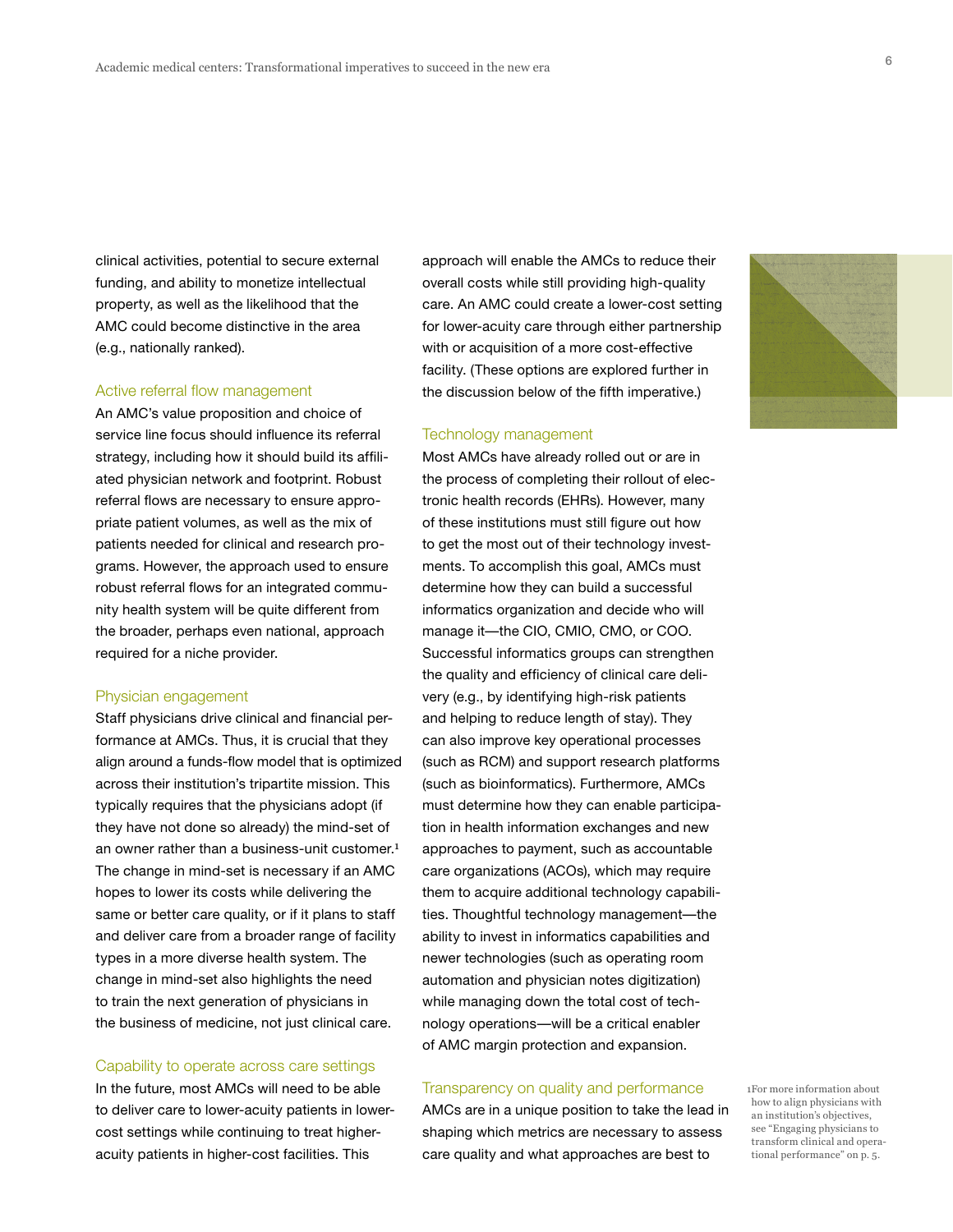

evaluate progress on quality and safety improvements. Assuming such a leadership role would reinforce—to patients, payors, and partners alike—that AMCs are experts in the delivery of high-quality care. At a minimum, AMCs should identify which of the performance metrics currently in use are most closely linked to their value proposition and focus on excelling on those metrics. They can then quantitatively demonstrate to their constituents their strong performance on those metrics as a way to reinforce their value proposition. It is critical that AMCs aggressively market their performance directly to constituents, since these metrics will become increasingly important in care decisions.

#### Governance

All AMCs must identify and reduce the frictional costs they incur to coordinate the activities of multiple boards and legal entities. In addition, once they have chosen their value proposition and the overall strategy to support it, AMCs must ensure that they have sufficient flexibility to make quick decisions and implement changes rapidly. At most AMCs today, organizational complexity delays decision making and slows the speed of change—all too often, AMCs miss critical financial and performance targets as a result.

### 3. Pursue cost reductions aggressively

As we have discussed, many AMCs have already undertaken programs to manage costs, but those efforts need to be strengthened and accelerated. Stronger cost-reduction programs are vital if AMCs are to create the financial cushion they need to withstand near-term pressures and the economic space they need to bridge thoughtfully to their long-term value proposition. AMCs should consider using the following levers:

## Improved clinical operations cost effectiveness

If they have not done so already, all AMCs should launch programs to increase utilization of existing capacity, "lean out" their clinical operations, take all appropriate steps to lower supply chain costs, and carefully reduce the number of full-time-equivalent (FTE) staff per case to acceptable but lower levels.<sup>2</sup> At some AMCs, improved capacity utilization may mean that existing capacity is more fully used, but at others, a reduction in capacity may be needed. This decision will usually depend on an AMC's choice regarding its value proposition.

#### Support service optimization

AMCs should break down the traditional boundaries between their medical centers, schools, faculty practices, and research facilities, and then consolidate common support functions (e.g., HR, finance, IT, procurement, and facilities management). One AMC recently found that it could lower its support costs by 23 percent through an organizational redesign of each function and consolidation of activities into a shared service.

#### EHR value capture

AMCs have typically spent between \$35,000 and \$70,000 per bed on EHR implementation. They must now unlock the potential of EHRs to extract more value—for example, by driving down the amount of work that must be done manually (and hence the labor costs per case), minimizing variations in performance and the number of duplicate tests ordered, and preventing adverse drug reactions and unnecessary readmissions. In addition, EHRs can be combined with other techniques (such as at-home care and telemonitoring) to improve patient compliance with post-discharge care. Our experience suggests that by optimizing their EHR

2For more information about what a holistic clinical transformation entails, see "Clinical operations excellence: Unlocking a hospital's true potential" on p. 17.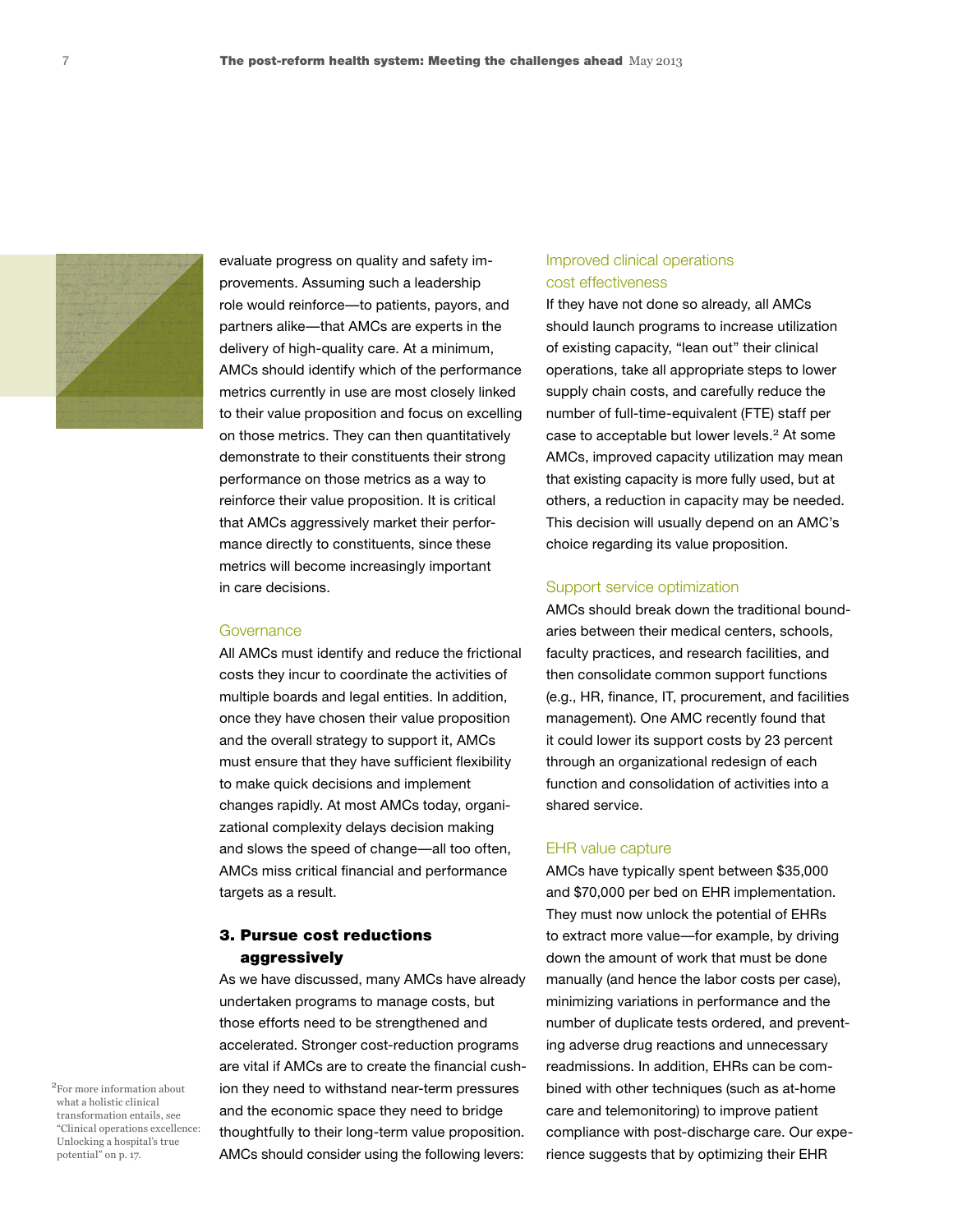systems, some providers may be able to lower costs by at least 5 percent through improved supply controls, better asset utilization, less clinical variability, and fewer FTEs per case. Mining EHR data also gives AMCs the opportunity to shape and advance their research priorities while supporting their clinical mission because it can provide enhanced insights into the needs and characteristics of the local patient community.

#### Research portfolio rationalization

As they are establishing clear parameters for the types of research they will prioritize, AMCs must consider the cost of each research project as well as its clinical and economic potential. For all projects, AMCs should determine the level of investment required, the type of return they can expect to receive, the timing of that return, and the appropriate milestones for gauging progress. These variables will differ depending on an institution's value proposition. (For example, the level of investment, as well as the type and timing of return, will be very different for an AMC that chooses to focus on population health than for one making a strategic bet on basic science.) All AMCs should regularly evaluate their research projects to determine which ones are not meeting the minimum thresholds established and have rigorous discipline to terminate projects that do not meet the desired criteria. To further reduce the extent to which they must crosssubsidize research, AMCs should set up processes to ensure that other revenue streams, such as industry partnerships, are cultivated.

#### RCM overhaul

As quickly as possible, AMCs must upgrade the way they manage revenue cycle operations. Too often, the RCM operations at AMCs are outmoded, inefficient, and hence overly

expensive. Furthermore, they fail to capture much of the money that AMCs could otherwise collect. By improving their RCM operations, AMCs can enhance their revenue (our fourth imperative), reduce the cost of collecting that revenue, and prepare themselves for upcoming coding changes, such as the switch from ICD-9 to ICD-10.<sup>3</sup>

#### 4. Increase revenue flows

On its own, cost-cutting will not alleviate the margin gap AMCs are facing. They also need to adopt a more comprehensive volume growth, pricing, and reimbursement strategy so that they can increase revenues.

AMCs have invested hundreds of millions of dollars in hospitals. If these assets are to be leveraged effectively, AMCs must strengthen their referral flows so that, whenever possible, they can push utilization above 70 percent. AMCs should therefore invest to increase their referral flows, especially for high-acuity cases; among the options they can consider are partnerships with regional providers who lack a subspecialty focus and the creation of free-standing emergency rooms in adjacent catchment areas. It is also crucial for most AMCs (especially those focusing on high-acuity specialized services) to improve their national brand recognition for select service lines (e.g., transplants) to increase their high-acuity market share.

Because AMCs have traditionally focused on higher-acuity and complex cases, they tend to have a higher cost-to-serve than do the other health systems in their regions, which increases the risk that they could be tiered out of some payors' networks. AMCs that deliberately align their reimbursement levels to their value proposition increase their chances of staying in those networks. For example, an AMC could become

<sup>3</sup>Specific advice on how to overhaul RCM operations can be found in "Hospital revenue cycle operations: Opportunities created by the ACA" on p. 48.

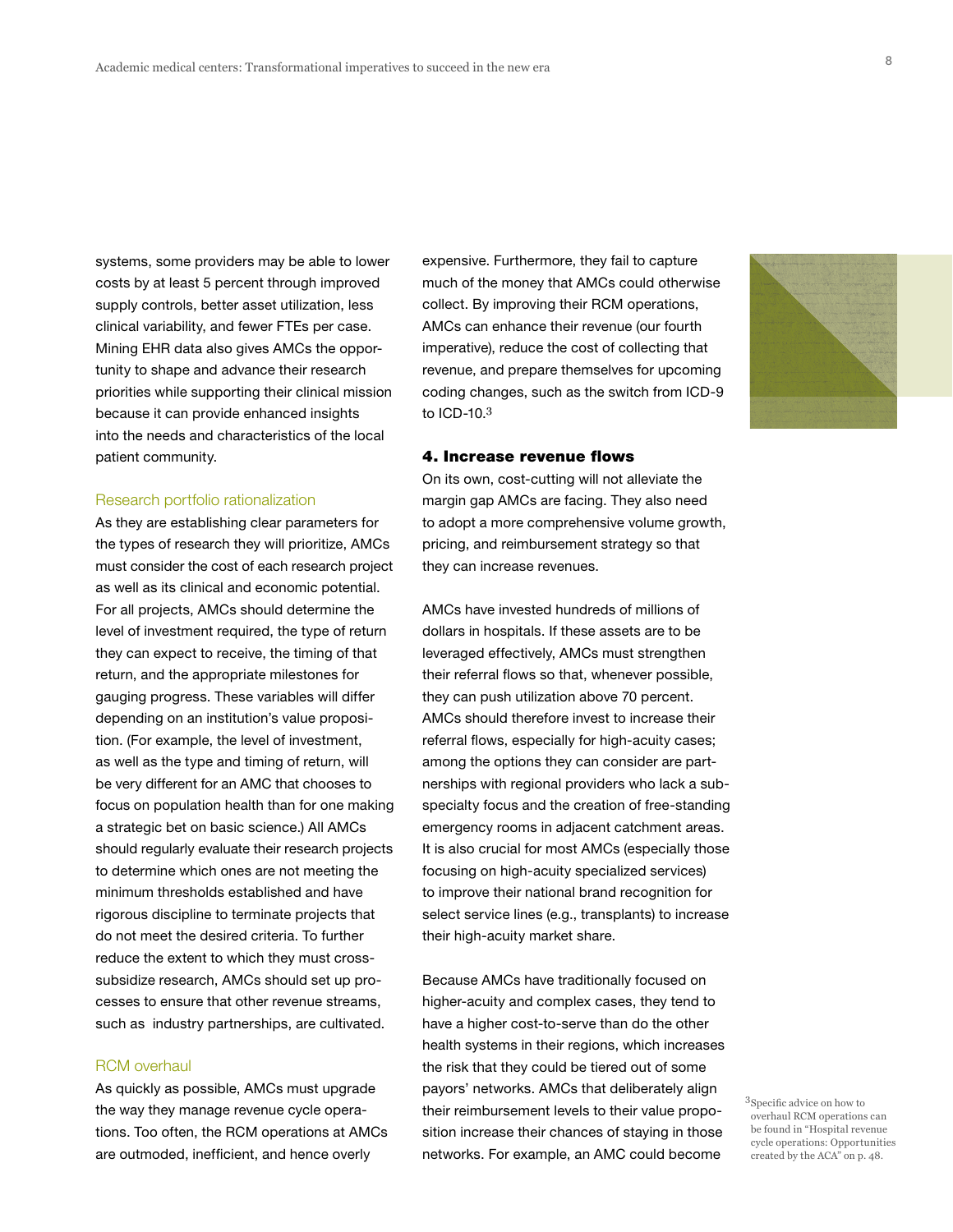

part of an ACO or other type of integrated delivery network and use its superior diagnostic capabilities to identify problems in their early stages and then ensure that patients get appropriate treatment, thus reducing the total cost of care. Before they undertake any investment-intensive programs to avoid being tiered out, however, all AMCs should determine their level of risk; among the factors they should consider are their existing government and commercial payor mix, local payor and provider density, and population demographics. Once they have identified their level of risk, AMCs should explore strategies (both offensive and defensive) to manage the risk, such as jointly creating products for the local market with payors, participating in risk-sharing programs (e.g., population management and pay for performance), and partnering with local businesses on care programs.

To increase revenue flows, AMCs should also invest in developing robust internal capabilities in payor management. In addition, they should strengthen their pricing and negotiation skills and (as discussed above) build a more distinctive and diverse set of RCM capabilities.

Finally, AMCs should consider other ways to supplement their revenues. For example, they could convert a hospital pharmacy to a more retail-like outlet, offer a broader selection of food choices in their cafeterias, or add coffee shops. Developing the necessary capabilities will likely require investment.

# 5. Develop a comprehensive partnership and acquisition approach

Given the rapidly evolving healthcare landscape, AMCs will need to develop new capabilities and scale up existing ones quickly. Most AMCs will also require greater flexibility so that they can respond to a dynamic regulatory environment and other forces. For example, AMCs participating in integrated community health systems will need both flexible capacity and access to diverse care settings so that they can cost effectively manage care across the acuity spectrum. Even AMCs that opt to focus on specialized niche services will need access to diverse care settings to ensure cost-effective delivery.

We believe that AMCs will need to look beyond their traditional approach (build more facilities) if they want to expand capacity and develop new capabilities. Creative partnerships, either through joint ventures, participation in ACOs, or affiliations with other academic organizations, are likely to be a better approach. Such partnerships could enable AMCs to optimize their existing assets, expand their geographic reach, build new capabilities, and/or strengthen their brand quickly—all without burdening the AMCs with additional, costly, and often underutilized infrastructure. For example, one leading AMC that wanted to develop lowercost care venues decided to lease floors at a commercial provider (which had underutilized capacity) rather than expand its own facilities. The AMC converted the other provider's floors for low-acuity services and staffed the units with its own nurses and physicians.

While mergers and acquisitions (M&A) can be an effective long-term strategy to address capacity or capability gaps, most AMCs have not had great success acquiring or integrating assets into their existing clinical operations. Experience has shown that it takes multiple years for an AMC to integrate new physicians, other faculty and staff, and facilities successfully; tremendous leadership and significant